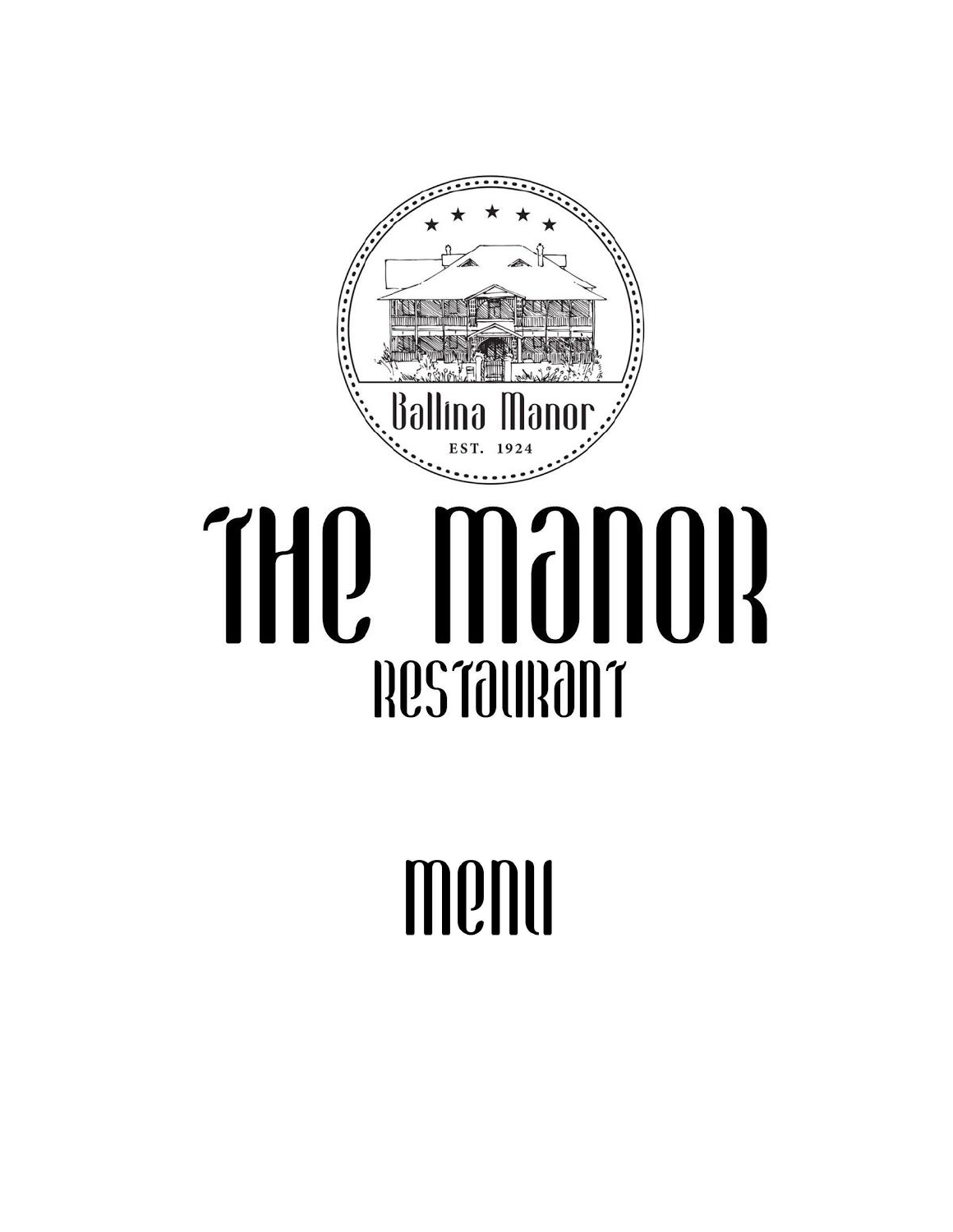### STORTERS

| Sourdough Crust, Warm Olives & Whole Roasted Garlic Oil (v)                      |                                | 9        |
|----------------------------------------------------------------------------------|--------------------------------|----------|
| Bruschetta of the Day                                                            |                                | 12       |
| Mushroom Parmesan Arancini, Black Truffle Aioli, Green Leaves (v)                |                                | 16       |
| Sambuca Cauliflower Soup, Grilled Scallops, Fried Onion (voa)                    |                                | 22       |
| Warm Pumpkin Pie, Blue Cheese, Caramelized Walnuts, Pickled Pear (V)             |                                | 22       |
| Charcoal Crumb King Prawn, Broadbean Salad, Coconut Lime Dressing (voa)          |                                | 22       |
| Black Mussels, Fennel, Garlic Pernod Cream, Crusty Sourdough                     |                                | 24       |
| Spicy Curried Beef Cheek, Wild Rice, Roasted Mixed Nuts, Preserved Cabbage (voa) |                                | 26       |
| <b>Oysters Natural with Lemon Dressing</b>                                       | $\frac{1}{2}$ Dozen<br>1 Dozen | 24<br>38 |

#### mains

| Pesto Potato Gnocchi, Baby Spinach, Roasted Pine Nuts & Prosciutto Crisps (voa)                        | 31 |
|--------------------------------------------------------------------------------------------------------|----|
| Roast Pork Belly, Cider Braised Kale, Crispy Potatoes, Balsamic Beetroot                               | 36 |
| Crispy Duck Leg, Black Morrocan Lentils, Labneh, Soft Cured Raisins (voa)                              | 36 |
| Braised Lamb Shoulder, Winter Vegetable Ragout, Black Olive Tapenade (voa)                             | 36 |
| Confit Ocean Trout, Wakame Cucumber Ribbons, Citrus Soy Dressing, Nori Crackle (voa)                   | 37 |
| Manor Signature Eye Fillet, Garden Vegetables, Rosemary Kipflers,<br>Manor House Chutney, Red Wine Jus | 39 |

A surcharge of 10% on Sundays and Public Holidays will be applied (voa): vegetarian option available, (v): vegetarian